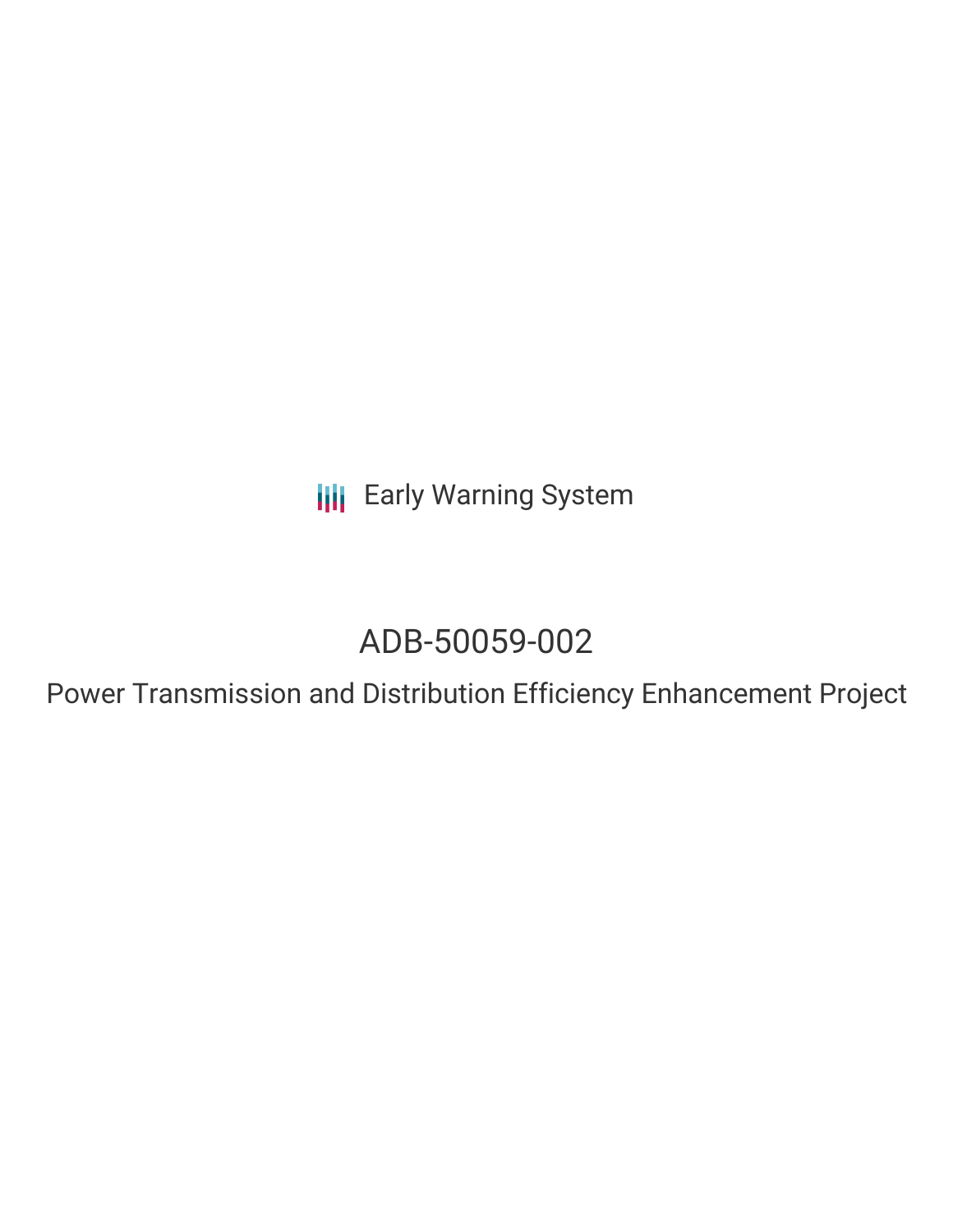

### **Quick Facts**

| <b>Countries</b>               | Nepal                                    |
|--------------------------------|------------------------------------------|
| <b>Specific Location</b>       | Kathmandu                                |
| <b>Financial Institutions</b>  | Asian Development Bank (ADB)             |
| <b>Status</b>                  | Active                                   |
| <b>Bank Risk Rating</b>        | Α                                        |
| <b>Voting Date</b>             | 2017-06-29                               |
| <b>Borrower</b>                | <b>Nepal Electricity Authority (NEA)</b> |
| <b>Sectors</b>                 | Energy, Technical Cooperation            |
| <b>Investment Type(s)</b>      | Grant, Loan                              |
| <b>Investment Amount (USD)</b> | \$152.00 million                         |
| <b>Loan Amount (USD)</b>       | \$150.00 million                         |
| <b>Grant Amount (USD)</b>      | \$2.00 million                           |
| <b>Project Cost (USD)</b>      | \$189.00 million                         |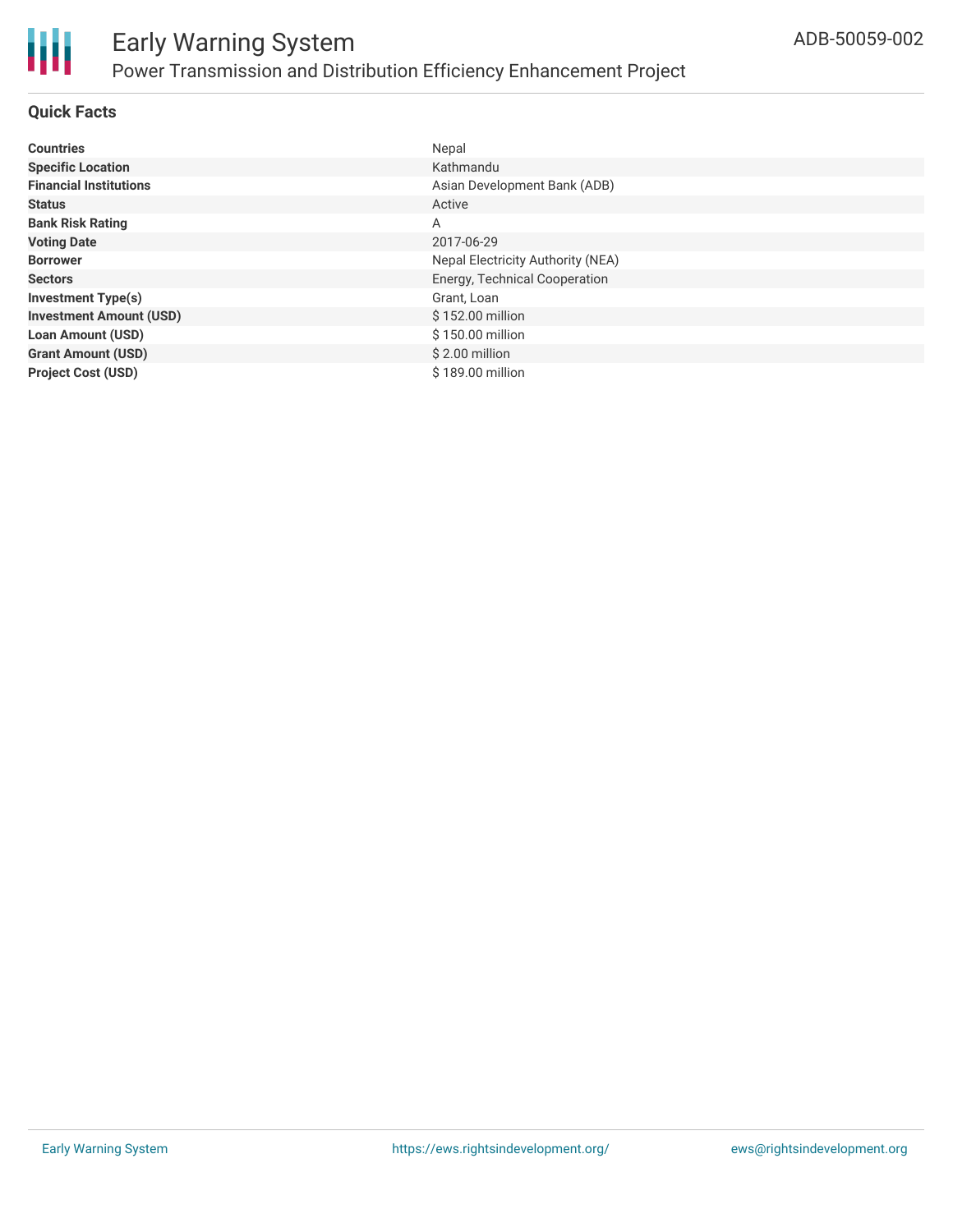

# **Project Description**

This program funds improvement to the energy distribution network to increase the capacity, reliability, and quality of electricity supply by reducing losses and efficiency upgrades and integrate the new generation capacity that is scheduled to be available in the next several years.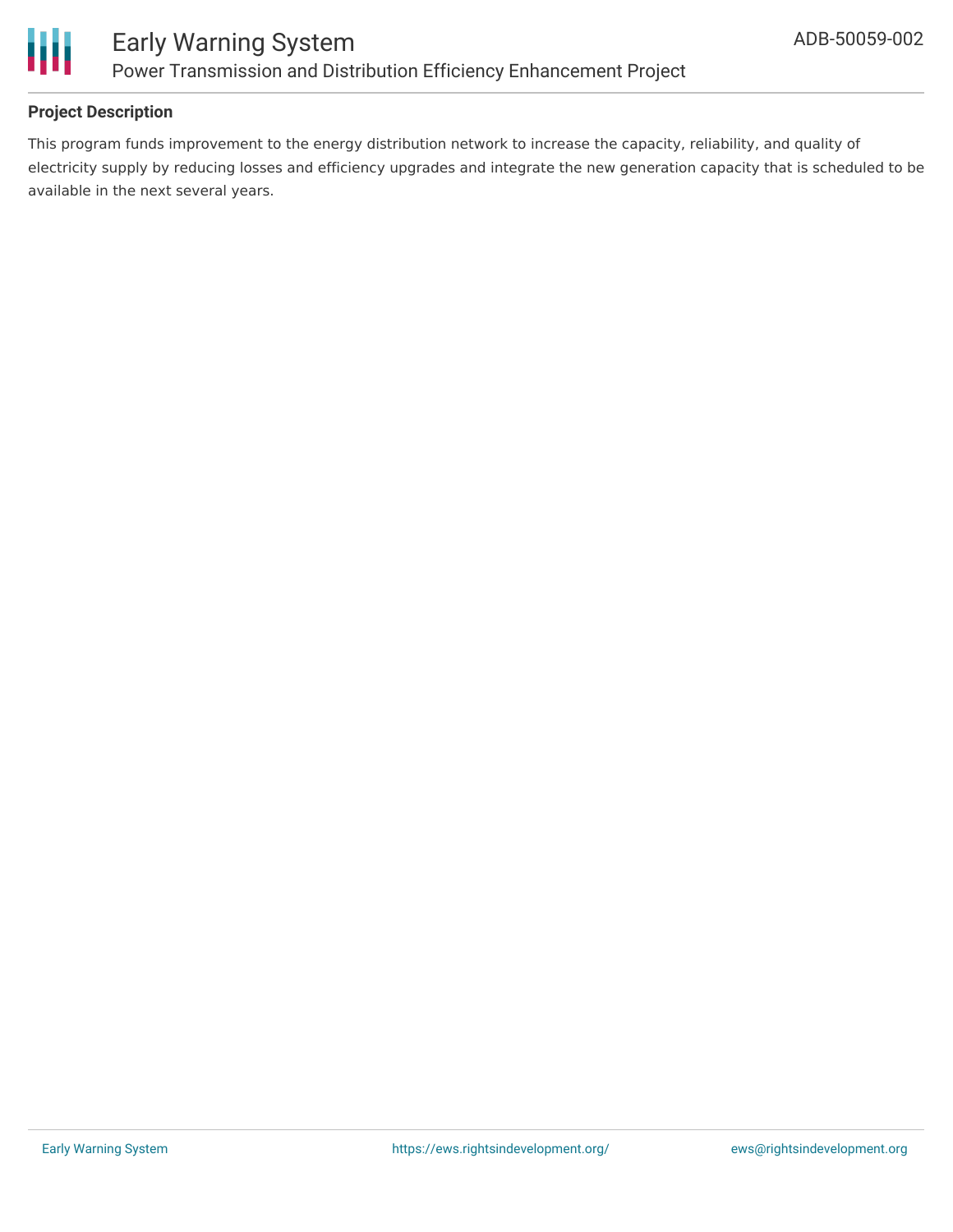

# Early Warning System Power Transmission and Distribution Efficiency Enhancement Project

# **Investment Description**

Asian Development Bank (ADB)

This project is funded by:

Asian Development Bank (Loan): US\$ 150 million Japan Fund for Poverty Reduction (Grant): US\$ 2 million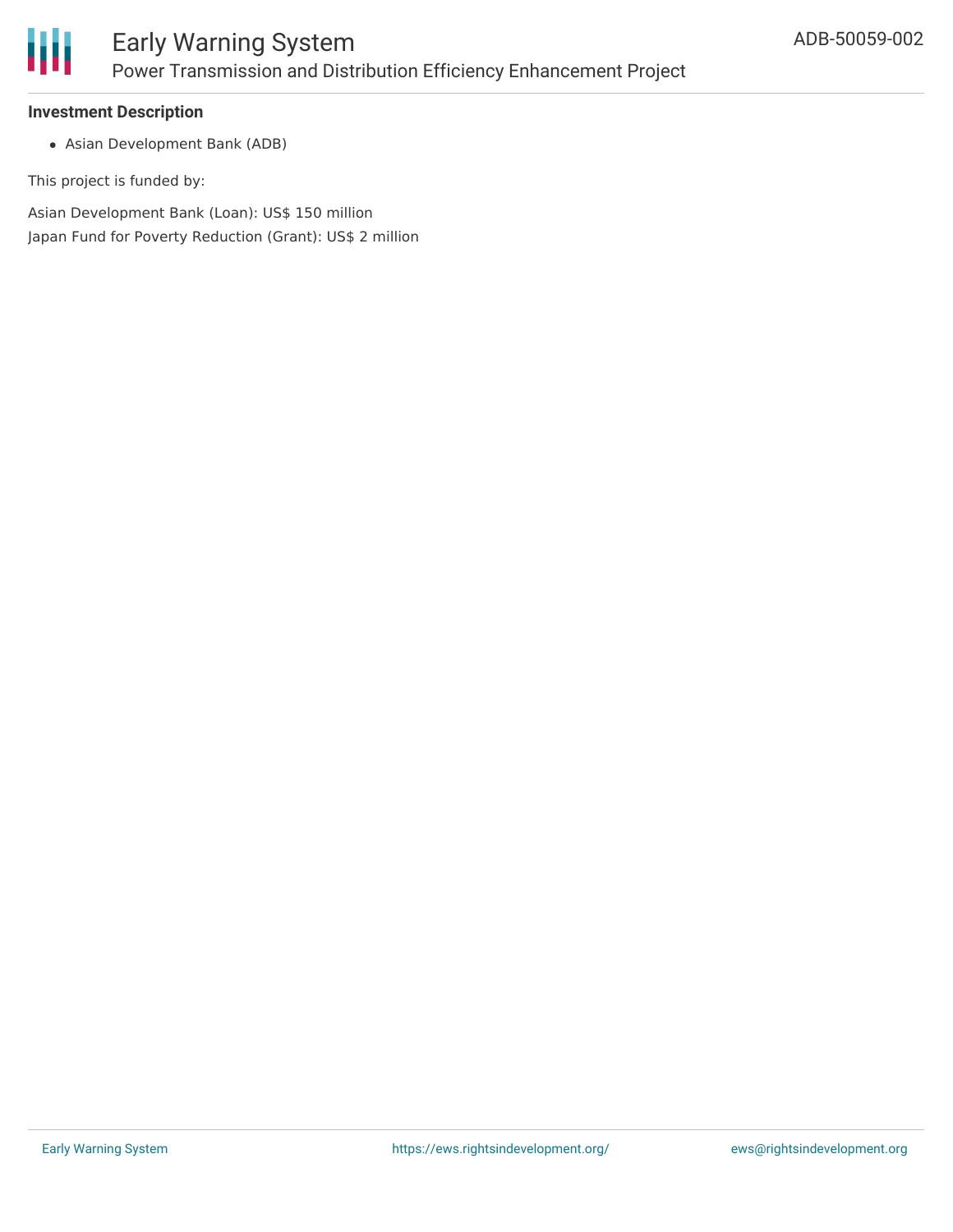

# **Contact Information**

Nepal Electricity Authority (NEA) P. O. Box 5352 Kathmandu **Nepal** 

#### ACCOUNTABILITY MECHANISM OF ADB

The Accountability Mechanism is an independent complaint mechanism and fact-finding body for people who believe they are likely to be, or have been, adversely affected by an Asian Development Bank-financed project. If you submit a complaint to the Accountability Mechanism, they may investigate to assess whether the Asian Development Bank is following its own policies and procedures for preventing harm to people or the environment. You can learn more about the Accountability Mechanism and how to file a complaint at: http://www.adb.org/site/accountability-mechanism/main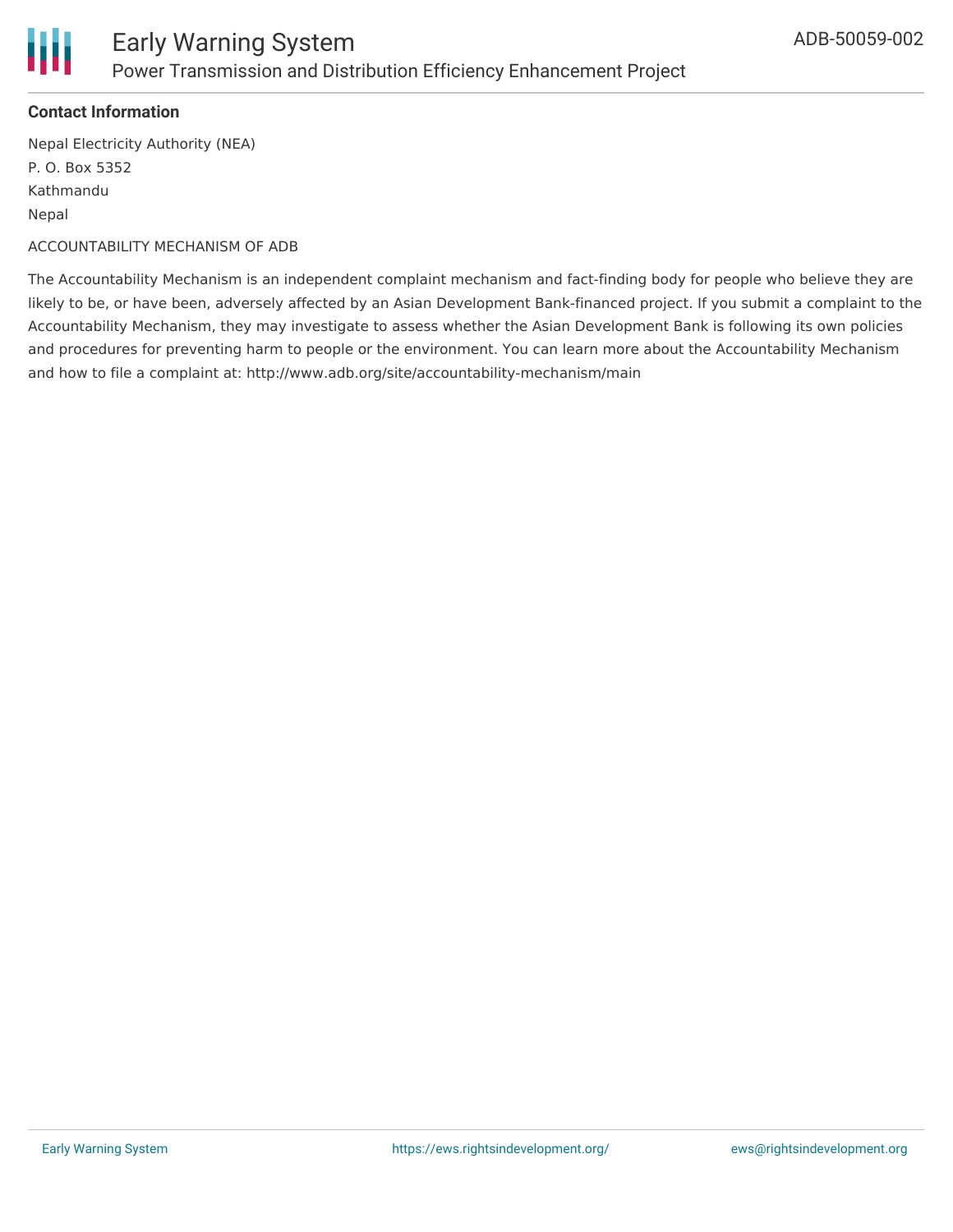

# Early Warning System

Power Transmission and Distribution Efficiency Enhancement Project

### **Bank Documents**

- Loan Agreement (Ordinary Operations [\[Concessional\]\)](https://ewsdata.rightsindevelopment.org/files/documents/02/ADB-50059-002_Oym9SDk.pdf) for Loan 3542-NEP [\[Original](https://www.adb.org/sites/default/files/project-documents/50059/50059-002-lna-en.pdf) Source]
- ATTACHED TECHNICAL [ASSISTANCE](https://ewsdata.rightsindevelopment.org/files/documents/02/ADB-50059-002_AuqxoYT.pdf) [\[Original](https://www.adb.org/sites/default/files/linked-documents/50059-002-ld-ata.pdf) Source]
- [CONTRIBUTION](https://ewsdata.rightsindevelopment.org/files/documents/02/ADB-50059-002_EIAcOa9.pdf) TO THE ADB RESULTS FRAMEWORK [\[Original](https://www.adb.org/sites/default/files/linked-documents/50059-002-ld-crf.pdf) Source]
- COUNTRY ECONOMIC [INDICATORS](https://ewsdata.rightsindevelopment.org/files/documents/02/ADB-50059-002_kWTRNHm.pdf) [\[Original](https://www.adb.org/sites/default/files/linked-documents/50059-002-ld-cei.pdf) Source]
- DETAILED TECHNICAL [DESCRIPTION](https://ewsdata.rightsindevelopment.org/files/documents/02/ADB-50059-002_A3doFvK.pdf) [\[Original](https://www.adb.org/sites/default/files/linked-documents/50059-002-ld-sd-01.pdf) Source]
- [Development](https://ewsdata.rightsindevelopment.org/files/documents/02/ADB-50059-002_jhBbc2w.pdf) Coordination [\[Original](https://www.adb.org/sites/default/files/linked-documents/50059-002-ld-dc.pdf) Source]
- [ECONOMIC](https://ewsdata.rightsindevelopment.org/files/documents/02/ADB-50059-002_LMASaGZ.pdf) ANALYSIS [\[Original](https://www.adb.org/sites/default/files/linked-documents/50059-002-ld-ea.pdf) Source]
- [FINANCIAL](https://ewsdata.rightsindevelopment.org/files/documents/02/ADB-50059-002_rGTeclV.pdf) ANALYSIS [\[Original](https://www.adb.org/sites/default/files/linked-documents/50059-002-ld-fa.pdf) Source]
- FINANCIAL [MANAGEMENT](https://ewsdata.rightsindevelopment.org/files/documents/02/ADB-50059-002_8ZdIxem.pdf) ASSESSMENT [\[Original](https://www.adb.org/sites/default/files/linked-documents/50059-002-ld-sd-03.pdf) Source]
- Initial [Environmental](https://ewsdata.rightsindevelopment.org/files/documents/02/ADB-50059-002_koOWpXz.pdf) Examination [\[Original](https://www.adb.org/sites/default/files/linked-documents/50059-002-ld-ieeab.pdf) Source]
- Power Transmission and Distribution Efficiency [Enhancement](https://ewsdata.rightsindevelopment.org/files/documents/02/ADB-50059-002_vQS5N8H.pdf) Project: Concept Paper [\[Original](https://www.adb.org/projects/documents/nep-power-transmission-and-distribution-efficiency-enhancement-cp) Source]
- Power Transmission and Distribution Efficiency [Enhancement](https://www.adb.org/sites/default/files/project-documents/50059/50059-002-gap-en.pdf) Project: Gender Equality and Social Inclu [Original Source]
- Power Transmission and Distribution Efficiency Enhancement Project: Initial [Environmental](https://www.adb.org/projects/documents/nep-50059-002-iee) Examinatio [Original Source]
- Power Transmission and Distribution Efficiency [Enhancement](https://ewsdata.rightsindevelopment.org/files/documents/02/ADB-50059-002_Inj6A9o.pdf) Project: Initial Poverty and Social Analy [\[Original](https://www.adb.org/projects/documents/nep-power-transmission-and-distribution-efficiency-enhancement-ipsa) Source]
- Power Transmission and Distribution Efficiency [Enhancement](https://ewsdata.rightsindevelopment.org/files/documents/02/ADB-50059-002_YDmpryD.pdf) Project: Procurement Plan [\[Original](https://www.adb.org/sites/default/files/project-documents/50059/50059-002-pp-en.pdf#page=27) Source]
- Power Transmission and Distribution Efficiency Enhancement Project: Project [Administration](https://www.adb.org/sites/default/files/project-documents/50059/50059-002-pam-en.pdf) Manual (A [Original Source]
- Power Transmission and Distribution Efficiency [Enhancement](https://www.adb.org/ne/projects/documents/50059-002-project-data-sheet) Project: Project Data Sheet (Nepali Trans [Original Source]
- Power Transmission and Distribution Efficiency [Enhancement](https://ewsdata.rightsindevelopment.org/files/documents/02/ADB-50059-002_U43mpP9.pdf) Project: Resettlement Plan [\[Original](https://www.adb.org/projects/documents/nep-50059-002-rp) Source]
- Project Agreement for Loan 3542-NEP: Power Transmission and Distribution Efficiency [Enhancement](https://ewsdata.rightsindevelopment.org/files/documents/02/ADB-50059-002_3nULkiN.pdf) Proj [Original Source]
- PROJECT CLIMATE RISK ASSESSMENT AND [MANAGEMENT](https://ewsdata.rightsindevelopment.org/files/documents/02/ADB-50059-002_Vl0cGfM.pdf) REPORT [\[Original](https://www.adb.org/sites/default/files/linked-documents/50059-002-ld-sd-04.pdf) Source]
- Project [Disclosure](https://ewsdata.rightsindevelopment.org/files/documents/02/ADB-50059-002.pdf) PDF [\[Original](https://www.adb.org/printpdf/projects/50059-002/main) Source]
- Report and [Recommendation](https://ewsdata.rightsindevelopment.org/files/documents/02/ADB-50059-002_ZLsirUR.pdf) of the President to the Board of Directors [\[Original](https://www.adb.org/sites/default/files/project-documents/50059/50059-002-rrp-en.pdf) Source]
- [Resettlement](https://ewsdata.rightsindevelopment.org/files/documents/02/ADB-50059-002_uOs7YiH.pdf) Plan [\[Original](https://www.adb.org/sites/default/files/linked-documents/50059-002-ld-rpab.pdf) Source]
- RISK ASSESSMENT AND RISK [MANAGEMENT](https://ewsdata.rightsindevelopment.org/files/documents/02/ADB-50059-002_mhuWdkI.pdf) PLAN [\[Original](https://www.adb.org/sites/default/files/linked-documents/50059-002-ld-ra.pdf) Source]
- Sector [Assessment](https://ewsdata.rightsindevelopment.org/files/documents/02/ADB-50059-002_gs3F7N7.pdf) (Summary): Energy [\[Original](https://www.adb.org/sites/default/files/linked-documents/50059-002-ld-ssa.pdf) Source]
- SUMMARY POVERTY [REDUCTION](https://ewsdata.rightsindevelopment.org/files/documents/02/ADB-50059-002_2XBSPrz.pdf) AND SOCIAL STRATEGY [\[Original](https://www.adb.org/sites/default/files/linked-documents/50059-002-ld-sprss.pdf) Source]
- TECHNICAL AND ECONOMIC REVIEW OF [DISTRIBUTION](https://ewsdata.rightsindevelopment.org/files/documents/02/ADB-50059-002_HpYVTb0.pdf) VOLTAGE IN KATHMANDU VALLEY [\[Original](https://www.adb.org/sites/default/files/linked-documents/50059-002-ld-sd-02.pdf) Source]